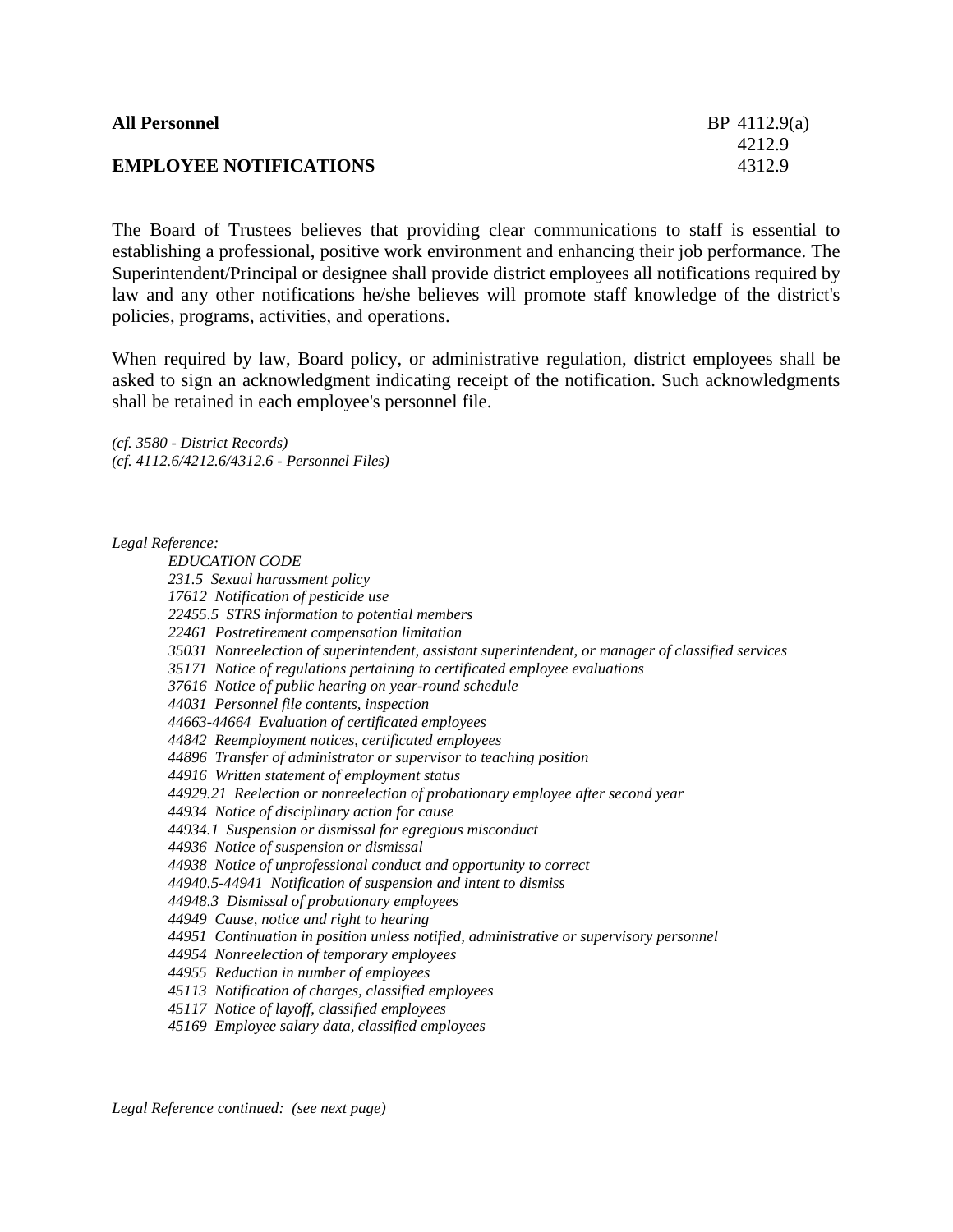BP 4112.9(b) 4212.9 4312.9

#### **EMPLOYEE NOTIFICATIONS** (continued)

*Legal Reference: (continued) EDUCATION CODE (continued) 45192 Industrial and accident leave 45195 Additional leave 46162 Notice of public hearing on block schedule 49013 Complaints regarding student fees 49079 Notification to teacher; student who has engaged in acts re: grounds suspension or expulsion 49414 Epinephrine auto-injectors 49414.3 Administration of opioid antagonist 49414.7 Emergency antiseizure medication CIVIL CODE 1798.29 District records, breach of security GOVERNMENT CODE 1126 Incompatible activities of employees 3100-3109 Oath or affirmation of allegiance 8355 Certification of drug-free workplace, including notification 12950 Sexual harassment 21029 Retirement credit for period of military service 54957 Complaints against employees; right to open session 54963 Unauthorized disclosure of confidential information HEALTH AND SAFETY CODE 1797.196 Automated external defibrillators; notification of use and locations 104420 Tobacco-free schools 120875 Information on AIDS, AIDS-related conditions, and hepatitis B 120880 Notification to employees re AIDS, AIDS-related conditions, and hepatitis B LABOR CODE 245-249 Healthy Workplaces, Healthy Families Act of 2014 2800.2 Notification of availability of continuation health coverage 3550-3553 Notifications re: workers' compensation benefits 5401 Workers' compensation; claim form and notice of potential eligibility PENAL CODE 11105 Access to criminal history information 11105.2 Subsequent arrest notification 11165.7 Child Abuse and Neglect Reporting Act; notification requirement 11166.5 Employment; statement of knowledge of duty to report child abuse or neglect UNEMPLOYMENT INSURANCE CODE 2613 Disability insurance; notice of rights and benefits CODE OF REGULATIONS, TITLE 2 11023 Nondiscrimination in employment 11024 Sexual harassment 11049 Notice of right to request pregnancy disability leave or transfer 11091 California Family Rights Act, designation notice 11096 Notice of right to request family care leave*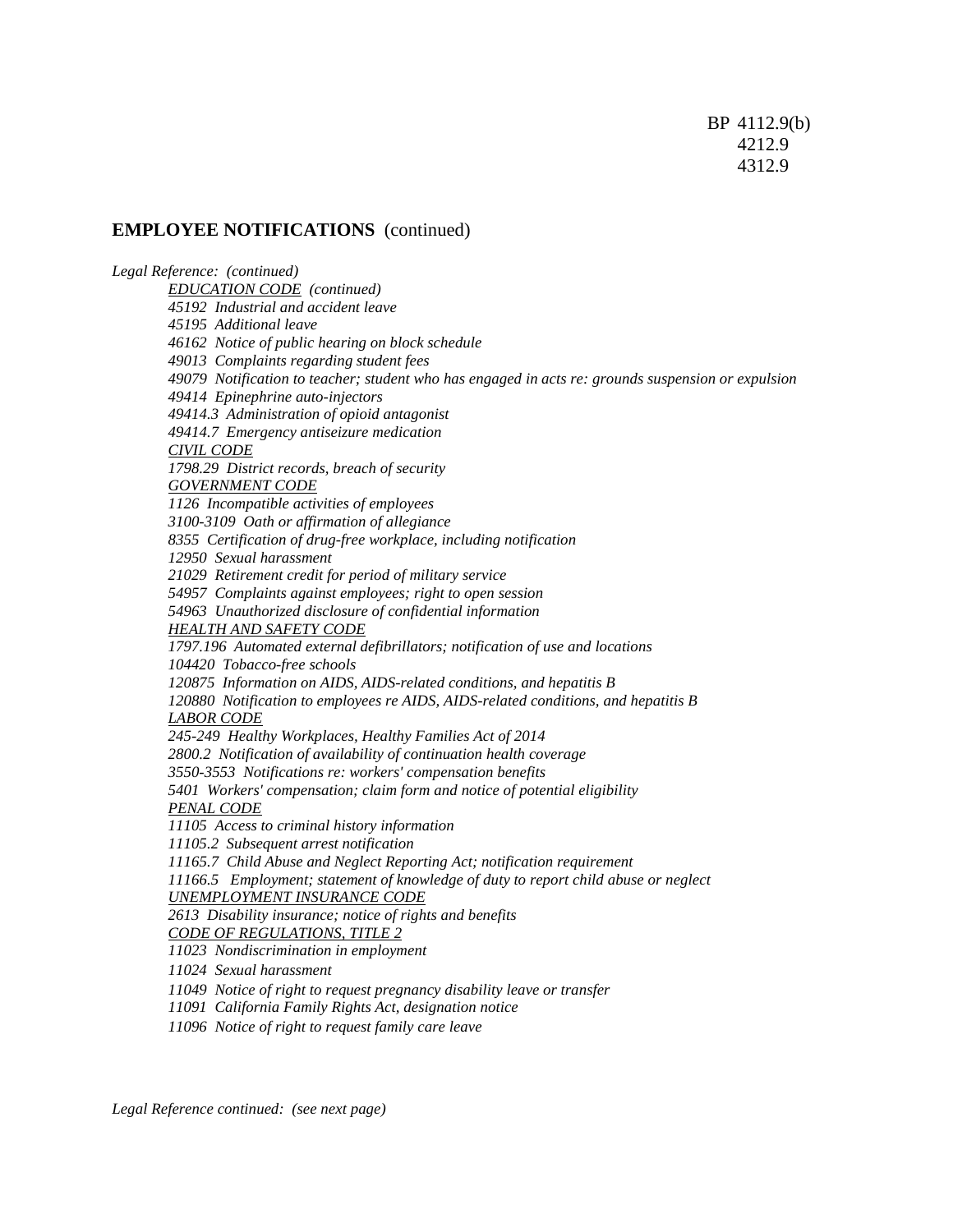BP 4112.9(c) 4212.9 4312.9

#### **EMPLOYEE NOTIFICATIONS** (continued)

*Legal Reference: (continued) CODE OF REGULATIONS, TITLE 5 4622 Uniform complaint procedures 80303 Reports of change in employment status, alleged misconduct CODE OF REGULATIONS, TITLE 8 3204 Employees exposed to bloodborne pathogens, access to exposure and medical records 5191 Chemical hygiene plan 5193 California bloodborne pathogens standard 5194 Hazard communication program CODE OF REGULATIONS, TITLE 13 1234 Reports regarding school buses and bus drivers 2480 Vehicle idling, limitations UNITED STATES CODE, TITLE 38 4334 Uniformed Services Employment and Reemployment Rights Act, notice requirement UNITED STATES CODE, TITLE 41 8101-8106 Drug-Free Workplace Act CODE OF FEDERAL REGULATIONS, TITLE 29 825.300 Family and Medical Leave Act; notice requirement CODE OF FEDERAL REGULATIONS, TITLE 34 104.8 Nondiscrimination 106.9 Dissemination of policy, nondiscrimination on basis of sex 84.205-84.210 Drug-free workplace statement CODE OF FEDERAL REGULATIONS, TITLE 40 763.84 Asbestos inspections, response actions and post-response actions 763.93 Asbestos management plans CODE OF FEDERAL REGULATIONS, TITLE 49 382.601 Controlled substance and alcohol use and testing notifications*

Policy **CUDDEBACK UNION ELEMENTARY SCHOOL DISTRICT** adopted: December 11, 2019 Carlotta, California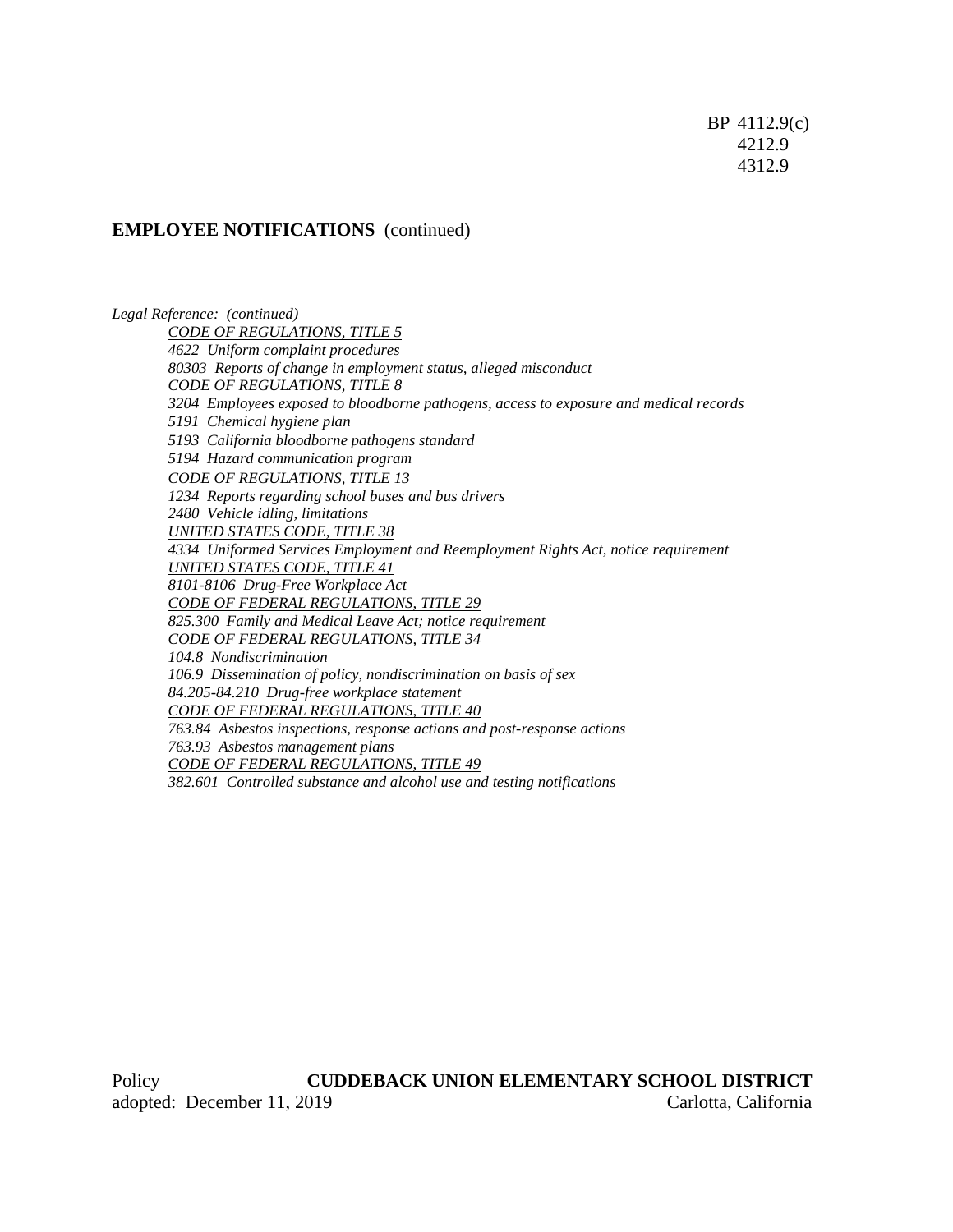### **All Personnel** E 4112.9(a)

### **EMPLOYEE NOTIFICATIONS**

Note: The following exhibit lists notices which the law requires be provided to employees. See the referenced Board policy, administrative regulation, or Board bylaw for further information about related program and notice requirements.

| <b>When/Whom</b><br>to Notify                                              | <b>Education or</b><br><b>Other Legal</b><br>Code                        | <b>Board Policy/</b><br><b>Administrative</b><br><b>Regulation #</b> | <b>Subject</b>                                                                                                                                              |
|----------------------------------------------------------------------------|--------------------------------------------------------------------------|----------------------------------------------------------------------|-------------------------------------------------------------------------------------------------------------------------------------------------------------|
| I. To All Employees                                                        |                                                                          |                                                                      |                                                                                                                                                             |
| At the beginning of school year<br>or upon employment                      | <b>Education Code</b><br>231.5; Government<br>Code 12950; 2 CCR<br>11024 | AR 4119.11<br>4219.11<br>4319.11                                     | The district's policy on<br>sexual harassment, legal<br>remedies, complaints                                                                                |
| Annually to all employees,<br>and 72 hours before pesticide<br>application | <b>Education Code</b><br>17612                                           | AR 3514.2                                                            | Use of pesticide product,<br>active ingredients, Internet<br>address to access information                                                                  |
| To all employees, prior to<br>implementing year-round<br>schedule          | <b>Education Code</b><br>37616                                           | BP 6117                                                              | Public hearing on year-round<br>program                                                                                                                     |
| To all employees, prior to<br>implementing alternative schedule            | <b>Education Code</b><br>46162                                           | AR 6112                                                              | Public hearing on alternative<br>schedule                                                                                                                   |
| Annually to all employees                                                  | <b>Education Code</b><br>49013; 5 CCR 4622                               | AR 1312.3<br>BP 0460<br>BP 3260                                      | Uniform complaint procedures,<br>appeals, civil law remedies,<br>coordinator, complaints about<br>student fees and local control<br>and accountability plan |
| Annually to all employees                                                  | <b>Education Code</b><br>49414                                           | AR 5141.21                                                           | Request for volunteers to be<br>trained to administer<br>epinephrine auto-injectors                                                                         |
| At least once per year                                                     | <b>Education Code</b><br>49414.3                                         | AR 5141.21                                                           | Request for volunteers to be<br>trained to administer opioid<br>antagonist                                                                                  |
| To all employees                                                           | Government Code<br>1126                                                  | BP 4136<br>4236<br>4336                                              | Prohibition of activities that<br>are inconsistent, incompatible,<br>in conflict with, or inimical to<br>duties; discipline; appeal                         |

4212.9<br>4312.9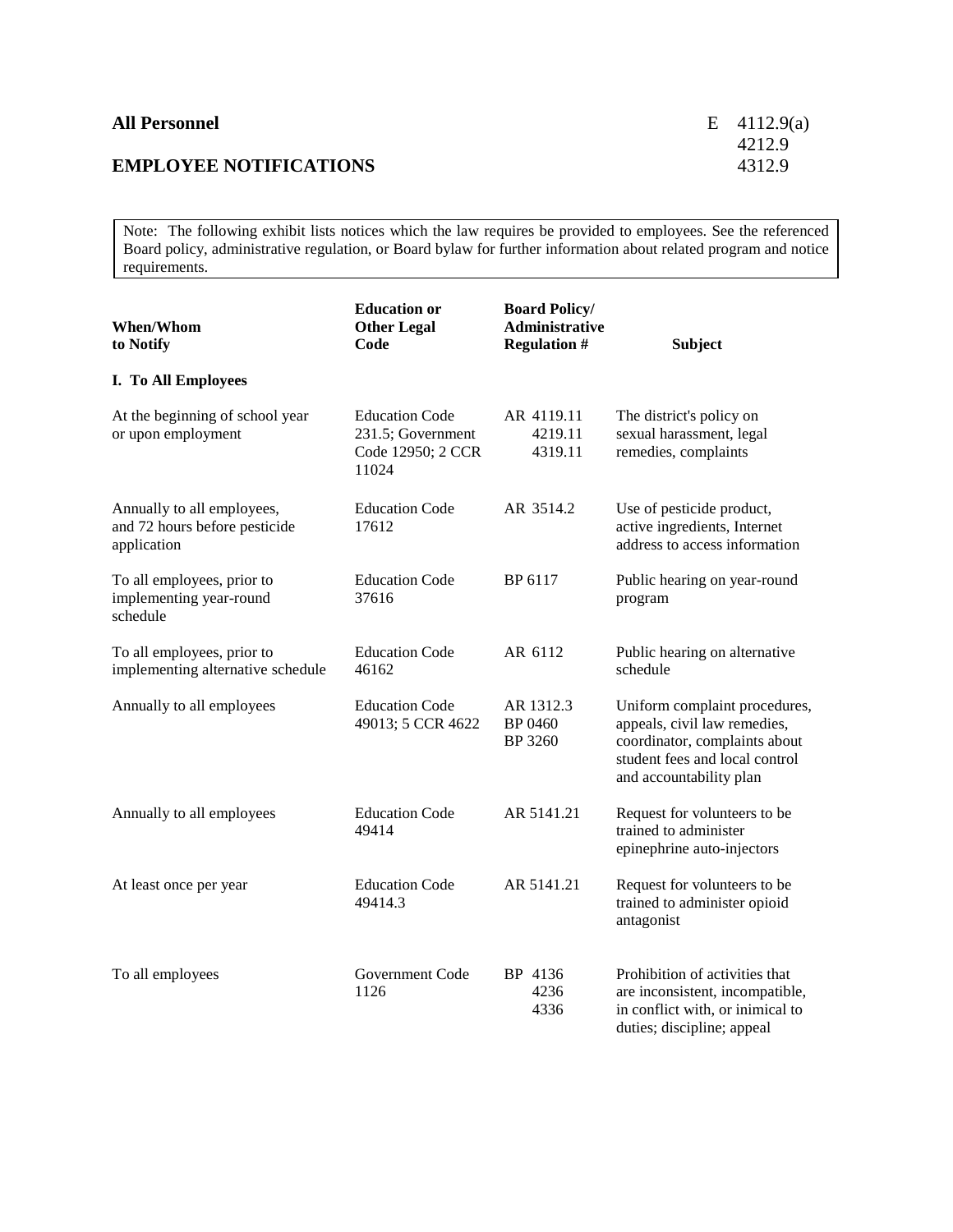| When/Whom<br>to Notify                                                                            | <b>Education or</b><br><b>Other Legal</b><br>Code                 | <b>Board Policy/</b><br><b>Administrative</b><br><b>Regulation #</b> | <b>Subject</b>                                                                                                                                                       |
|---------------------------------------------------------------------------------------------------|-------------------------------------------------------------------|----------------------------------------------------------------------|----------------------------------------------------------------------------------------------------------------------------------------------------------------------|
| I. To All Employees (continued)                                                                   |                                                                   |                                                                      |                                                                                                                                                                      |
| Prior to beginning employment                                                                     | Government Code<br>3102                                           | AR 4112.3<br>4212.3<br>4312.3                                        | Oath or affirmation of<br>allegiance required of disaster<br>service workers                                                                                         |
| To all employees                                                                                  | Government Code<br>8355; 41 USC 8102;<br>34 CFR 84.205,<br>84.210 | BP 4020<br>BP 4159<br>4259<br>4359                                   | District's drug- and alcohol-<br>free workplace; actions to be<br>taken if violated; available<br>employee assistance programs                                       |
| Upon employment                                                                                   | Government Code<br>21029                                          | None                                                                 | Right to purchase PERS<br>service credit for military<br>service performed prior to<br>public employment                                                             |
| Upon placement of automated<br>external defibrillator (AED) in<br>school, and annually thereafter | Health and Safety<br>Code 1797.196                                | AR 5141                                                              | Proper use of AED; location<br>of all AEDs on campus,<br>sudden cardiac arrest, school's<br>emergency response plan                                                  |
| To all employees, if the<br>district receives Tobacco-Use<br>Prevention Education funds           | Health and Safety<br>Code 104420                                  | AR 3513.3                                                            | District's tobacco-free schools<br>policy and enforcement<br>procedures                                                                                              |
| Annually to all employees, or<br>more frequently if there is new<br>information                   | <b>Health and Safety</b><br>Code 120875,<br>120880                | AR 4119.43<br>4219.43<br>4319.43                                     | AIDS and hepatitis B,<br>including methods to prevent<br>exposure                                                                                                    |
| To all employees, with each<br>paycheck                                                           | Labor Code 246                                                    | AR 4161.1<br>4361.1<br>AR 4261.1                                     | Amount of sick leave available                                                                                                                                       |
| To covered employees and<br>former employees                                                      | Labor Code<br>2800.2                                              | AR 4154<br>4254<br>4354                                              | Availability of COBRA/<br>Cal-COBRA continuation<br>and conversion coverage;<br>statement encouraging careful<br>examination of options before<br>declining coverage |
| To every new employee, either<br>at the time employee is hired<br>or by end of first pay period   | Labor Code<br>3551                                                | BP 4157.1<br>4257.1<br>4357.1                                        | Workers' compensation<br>benefits, how to obtain medical<br>care, role of primary physician,<br>form for reporting personal<br>physician/chiropractor                |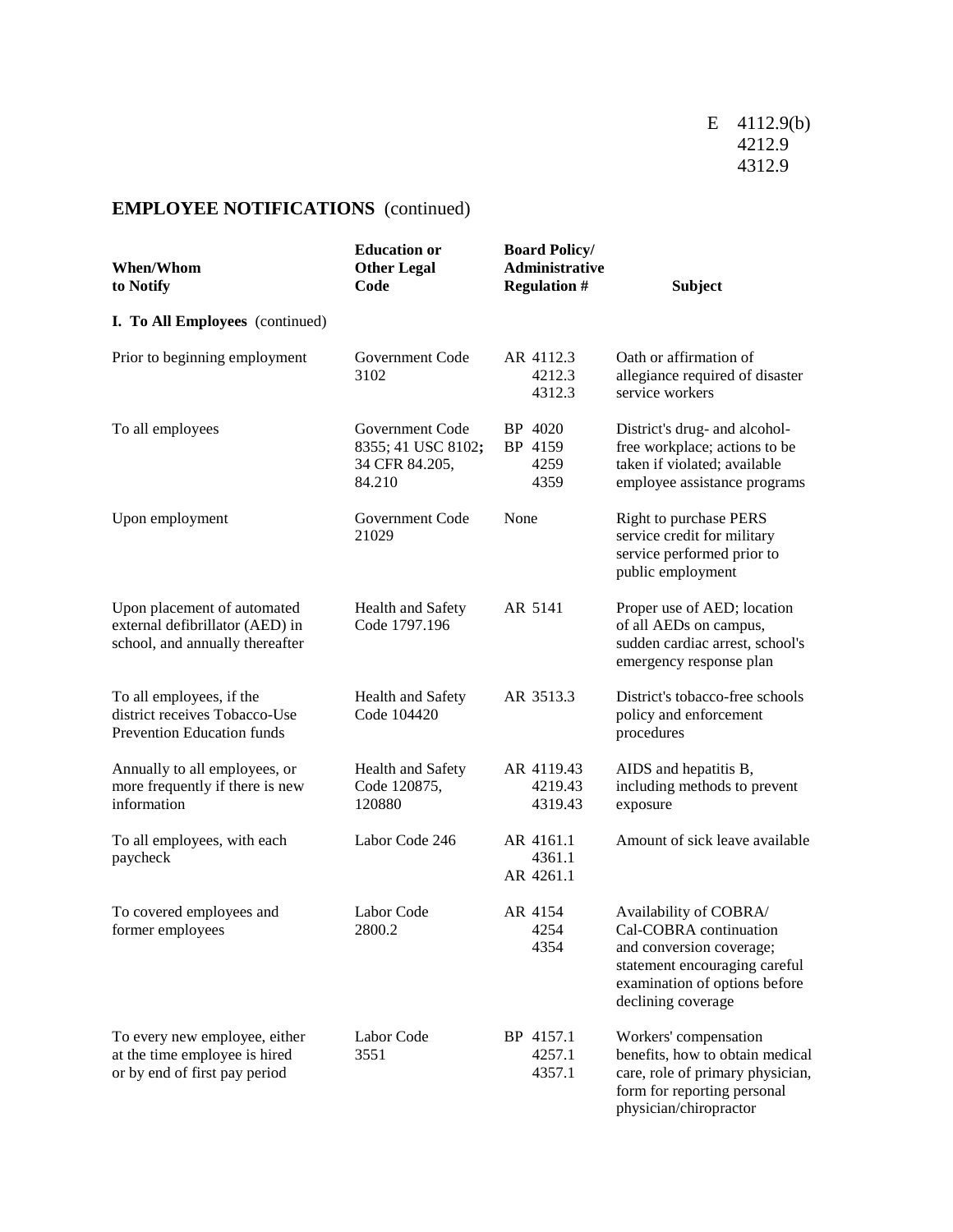| <b>When/Whom</b><br>to Notify                                                                                                                    | <b>Education or</b><br><b>Other Legal</b><br>Code | <b>Board Policy/</b><br><b>Administrative</b><br><b>Regulation #</b> | <b>Subject</b>                                                                                                                                                                    |
|--------------------------------------------------------------------------------------------------------------------------------------------------|---------------------------------------------------|----------------------------------------------------------------------|-----------------------------------------------------------------------------------------------------------------------------------------------------------------------------------|
| I. To All Employees (continued)                                                                                                                  |                                                   |                                                                      |                                                                                                                                                                                   |
| Prior to beginning employment                                                                                                                    | Penal Code<br>11165.7, 11166.5                    | AR 5141.4                                                            | Status as a mandated reporter<br>of child abuse, reporting<br>obligations, confidentiality<br>rights, copy of law                                                                 |
| Upon employment, and when<br>employee goes on leave<br>for specified reasons                                                                     | Unemployment<br><b>Insurance Code</b><br>2613     | AR 4154<br>4254<br>4354                                              | Disability insurance rights and<br>benefits                                                                                                                                       |
| To all employees and job<br>applicants                                                                                                           | 2 CCR 11023; 34<br>CFR 104.8, 106.9               | BP 0410<br>BP 4030                                                   | District's policy on<br>nondiscrimination and<br>related complaint procedures                                                                                                     |
| To all employees via employee<br>handbook, or to each new<br>employee                                                                            | 2 CCR 11091,<br>11095; 29 CFR<br>825.300          | AR 4161.8<br>4261.8<br>4361.8                                        | Benefits through Family and<br>Medical Leave Act (FMLA)<br>and California Family Rights<br>Act(cfRA); obligation<br>to provide 30 days' notice of<br>need for leave when possible |
| Annually to all employees                                                                                                                        | 40 CFR 763.84,<br>763.93                          | AR 3514                                                              | Availability of asbestos<br>management plan; inspections,<br>response actions, post-response<br>actions planned or in progress                                                    |
| <b>II. To Certificated Employees</b>                                                                                                             |                                                   |                                                                      |                                                                                                                                                                                   |
| To eligible certificated<br>employees in a timely manner,<br>and to part-time and substitute<br>certificated employees<br>within 30 days of hire | <b>Education Code</b><br>22455.5                  | AR 4121                                                              | Criteria for membership in<br>retirement system; right to<br>elect membership at any time                                                                                         |
| Upon employment of a<br>retired certificated individual                                                                                          | <b>Education Code</b><br>22461                    | AR 4117.14<br>4317.14                                                | Postretirement earnings<br>limitation or employment<br>restriction; monthly report of<br>compensation                                                                             |
| To certificated employees                                                                                                                        | <b>Education Code</b><br>35171                    | AR 4115<br>BP 4315                                                   | District regulations related to<br>performance evaluations                                                                                                                        |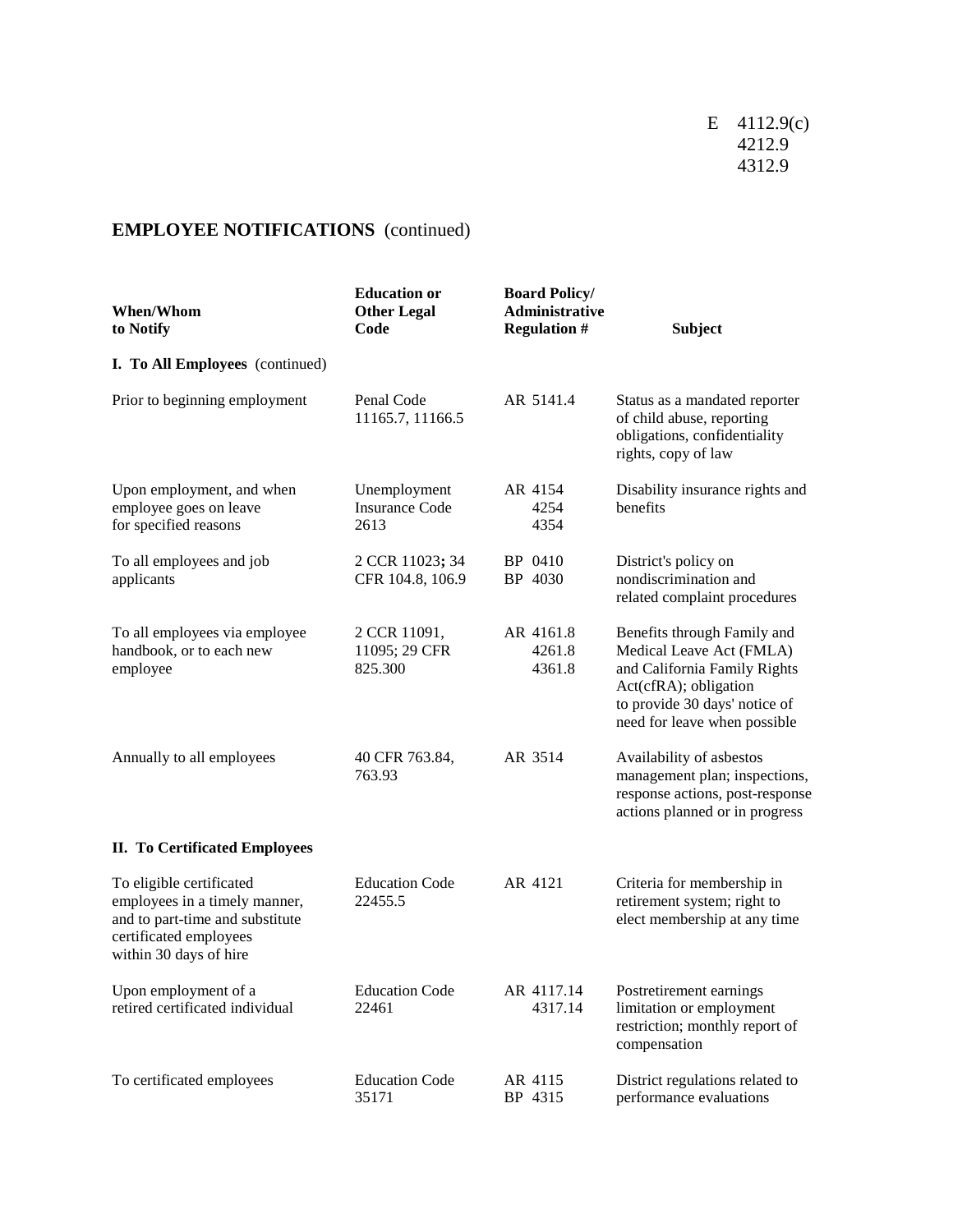| <b>When/Whom</b><br>to Notify                                                                                                                                                      | <b>Education or</b><br><b>Other Legal</b><br>Code | <b>Board Policy/</b><br><b>Administrative</b><br><b>Regulation #</b> | <b>Subject</b>                                                                                                 |
|------------------------------------------------------------------------------------------------------------------------------------------------------------------------------------|---------------------------------------------------|----------------------------------------------------------------------|----------------------------------------------------------------------------------------------------------------|
| II. To Certificated Employees (continued)                                                                                                                                          |                                                   |                                                                      |                                                                                                                |
| 30 days before last day of<br>school year for instructional<br>staff, or by June 30 for<br>noninstructional certificated<br>staff, in any year in which<br>employee is evaluated   | <b>Education Code</b><br>44663                    | AR 4115                                                              | Copy of employee's evaluation                                                                                  |
| To a certificated employee<br>with unsatisfactory evaluation,<br>once per year for probationary<br>employee or at least once every<br>other year for permanent employee            | <b>Education Code</b><br>44664                    | AR 4115                                                              | Notice and description of the<br>unsatisfactory performance                                                    |
| By May 30, if district issues<br>reemployment notices to<br>certificated employees                                                                                                 | <b>Education Code</b><br>44842                    | AR 4112.1                                                            | Request that the employee<br>notify district of intent to<br>remain in service next year                       |
| To certificated employees<br>upon employment, and to<br>nonpermanent employees in<br>July of each school year                                                                      | <b>Education Code</b><br>44916                    | AR 4112.1<br>AR 4121                                                 | Employment status and salary                                                                                   |
| To probationary employees in<br>district with ADA of 250 or<br>more by March 15 of<br>employee's second consecutive<br>year of employment                                          | <b>Education Code</b><br>44929.21                 | AR 4117.6                                                            | Whether or not employee<br>is reelected for next school<br>year                                                |
| When certificated employee is<br>subject to disciplinary action<br>for cause, at any time of year<br>or, for charge of unsatisfactory<br>performance, during instructional<br>year | <b>Education Code</b><br>44934, 44934.1,<br>44936 | <b>BP</b> 4118<br>AR 4118                                            | Notice of charges, procedures,<br>and employee rights; intent to<br>dismiss or suspend 30 days<br>after notice |
| To certificated employee charged<br>with unprofessional conduct, at<br>least 45 days prior to suspension/<br>dismissal notice                                                      | <b>Education Code</b><br>44938                    | <b>BP</b> 4118                                                       | Notice of deficiency and<br>opportunity to correct                                                             |
| To certificated employee charged<br>with unsatisfactory performance,<br>at least 90 days prior to                                                                                  | <b>Education Code</b><br>44938                    | <b>BP</b> 4118                                                       | Notice of deficiency and<br>opportunity to correct                                                             |

suspension/dismissal notice or prior to last quarter of school year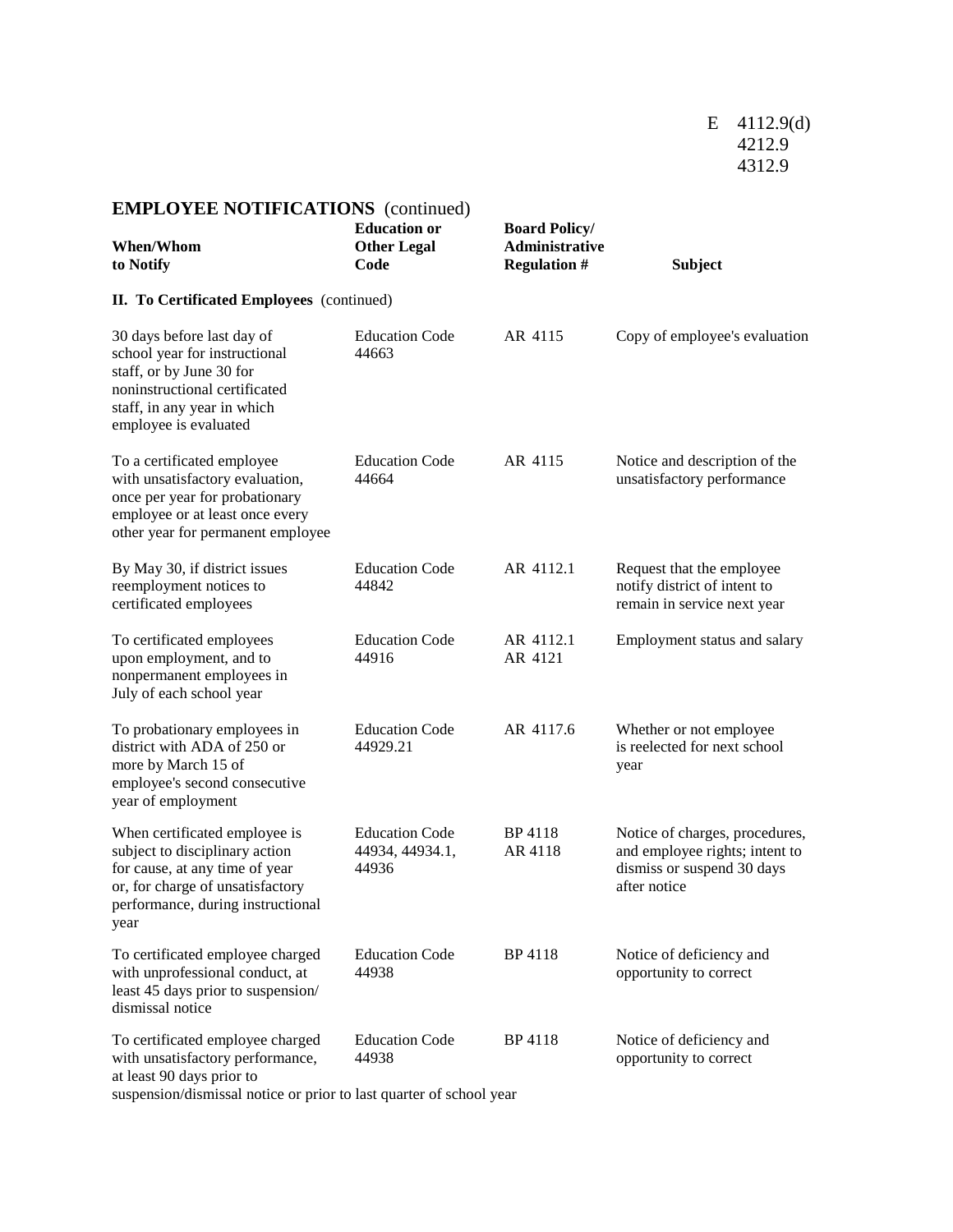| When/Whom<br>to Notify                                                                                                                                  | <b>Education or</b><br><b>Other Legal</b><br>Code | <b>Board Policy/</b><br><b>Administrative</b><br><b>Regulation #</b> | <b>Subject</b>                                                                                                           |
|---------------------------------------------------------------------------------------------------------------------------------------------------------|---------------------------------------------------|----------------------------------------------------------------------|--------------------------------------------------------------------------------------------------------------------------|
| II. To Certificated Employees (continued)                                                                                                               |                                                   |                                                                      |                                                                                                                          |
| To certificated employee charged<br>with mandatory leave of absence<br>offense, within 10 days of entry<br>of judgment in proceedings                   | <b>Education Code</b><br>44940.5                  | AR 4118                                                              | Notice of intent to dismiss<br>30 days from notice unless<br>employee demands hearing                                    |
| To probationary employees<br>30 days prior to dismissal during<br>school year, but not later than<br>March 15 for second-year<br>probationary employees | <b>Education Code</b><br>44948.3                  | AR 4118                                                              | Reasons for dismissal and<br>opportunity to appeal                                                                       |
| By March 15 when necessary<br>to reduce certificated personnel,<br>with final notice by May 15                                                          | <b>Education Code</b><br>44949, 44955             | BP 4117.3                                                            | Reasons for personnel<br>reduction and employees' right<br>to hearing; final notice of<br>Board decision re: termination |
| On or before June 30, to<br>temporary employee who<br>served 75 percent of school year<br>but will be released                                          | <b>Education Code</b><br>44954                    | BP 4121                                                              | District's decision not to<br>reelect employee for<br>following school year                                              |
| To teacher, when a student<br>engages in or is reasonably<br>suspected of specified acts                                                                | <b>Education Code</b><br>49079                    | AR 4158<br>4258<br>4358                                              | Student has committed<br>specified<br>act<br>that<br>constitutes<br>ground for suspension or<br>expulsion                |
| To certificated employee upon<br>change in employment status<br>due to alleged misconduct or<br>while allegation is pending                             | 5 CCR 80303                                       | AR 4117.7<br>4317.7                                                  | Contents of state regulation<br>re: report to Commission on<br><b>Teacher Credentialing</b>                              |
| <b>III.</b> To Classified Employees                                                                                                                     |                                                   |                                                                      |                                                                                                                          |
| To classified employee charged<br>with mandatory leave of absence<br>offense, in merit system district                                                  | <b>Education Code</b><br>44940.5                  | AR 4218                                                              | Notice of intent to dismiss in<br>30 days                                                                                |
| When classified employee is<br>subject to disciplinary action<br>for cause, in nonmerit district                                                        | <b>Education Code</b><br>45113                    | AR 4218                                                              | Notice of charges, procedures,<br>and employee rights                                                                    |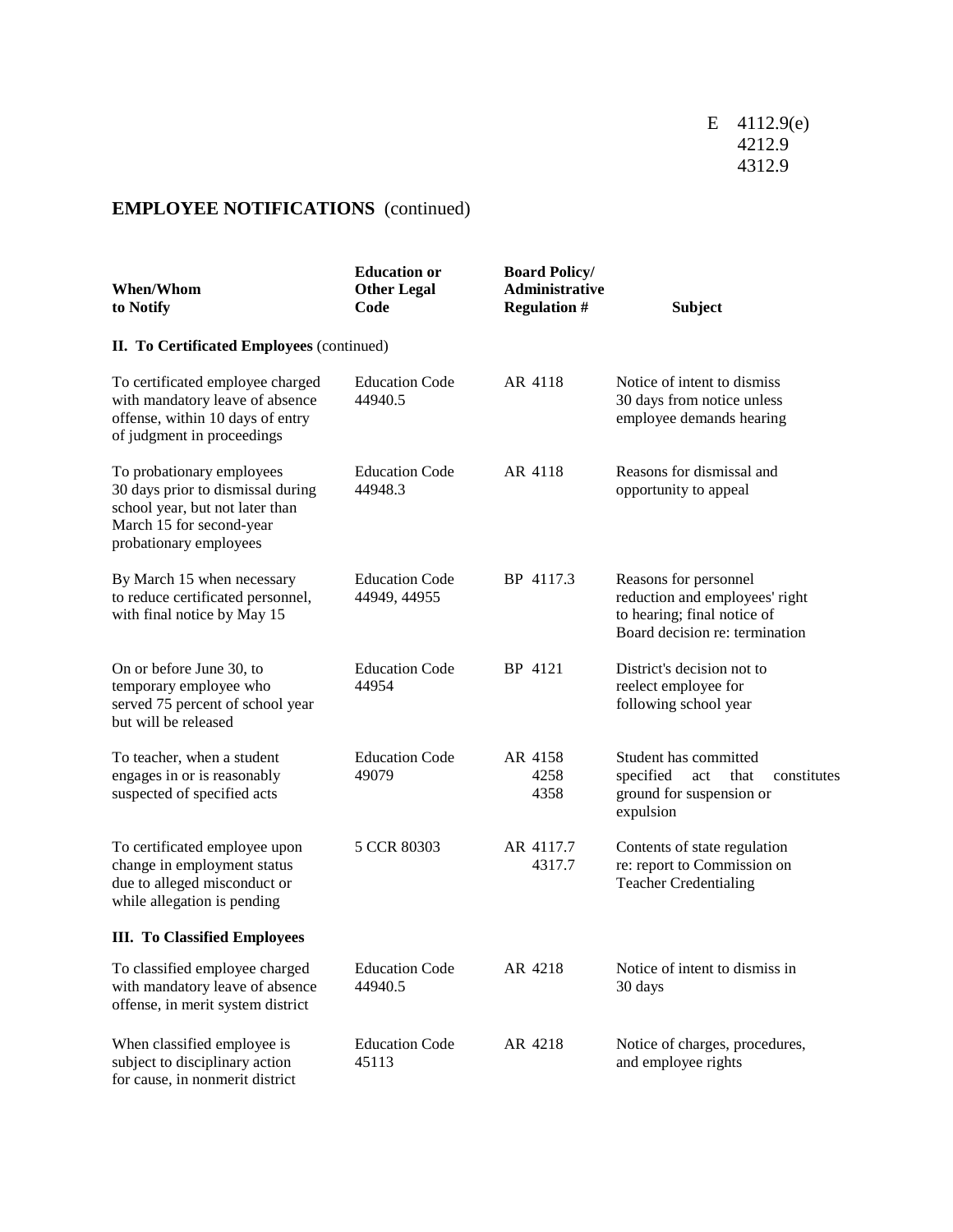| <b>When/Whom</b><br>to Notify                                                                                                                         | <b>Education or</b><br><b>Other Legal</b><br>Code | <b>Board Policy/</b><br><b>Administrative</b><br><b>Regulation #</b> | <b>Subject</b>                                                                                                     |
|-------------------------------------------------------------------------------------------------------------------------------------------------------|---------------------------------------------------|----------------------------------------------------------------------|--------------------------------------------------------------------------------------------------------------------|
| III. To Classified Employees (continued)                                                                                                              |                                                   |                                                                      |                                                                                                                    |
| To classified employees at<br>least 60 days prior to layoff, or<br>by April 29 for specially funded<br>program that expires at end of<br>school year  | <b>Education Code</b><br>45117                    | AR 4217.3                                                            | Notice of layoff and<br>reemployment rights                                                                        |
| To classified employees upon<br>employment and upon each<br>change in classification                                                                  | <b>Education Code</b><br>45169                    | AR 4212                                                              | Employee's class specification,<br>salary data, assignment or<br>work location, duty hours,<br>prescribed workweek |
| To classified permanent<br>employee whose leave<br>is exhausted                                                                                       | <b>Education Code</b><br>45192, 45195             | AR 4261.1<br>AR 4261.11                                              | Exhaustion of leave,<br>opportunity to request<br>additional leave                                                 |
| To school bus drivers and<br>school activity bus drivers<br>prior to expiration of<br>specified documents                                             | 13 CCR 1234                                       | AR 3542                                                              | Expiration date of driver's<br>license, driver's certificate and<br>medical certificate; need to<br>renew          |
| To school bus drivers and<br>school activity bus drivers<br>upon employment and at<br>least once per year thereafter                                  | 13 CCR 2480                                       | AR 3542                                                              | Limitations on vehicle<br>idling; consequences of not<br>complying                                                 |
| To school bus drivers, prior to<br>district drug testing program<br>and thereafter upon employment                                                    | 49 CFR 382.601                                    | BP 4112.42<br>4212.42<br>4312.42                                     | <b>Explanation of federal</b><br>requirements for drug testing<br>program and district's policy                    |
| <b>IV.</b> To Administrative/Supervisory Personnel                                                                                                    |                                                   |                                                                      |                                                                                                                    |
| To deputy, associate, or<br>assistant superintendent or<br>senior manager of classified<br>service, at least 45 days before<br>expiration of contract | <b>Education Code</b><br>35031                    | BP 4312.1                                                            | Decision not to reelect or<br>reemploy upon expiration of<br>contract or term                                      |
| Upon request by administrative<br>or supervisory employee<br>transferred to teaching position                                                         | <b>Education Code</b><br>44896                    | AR 4313.2                                                            | Statement of the reasons for<br>the release or reassignment                                                        |
| By March 15 to employee<br>who may be released/reassigned<br>the following school year                                                                | <b>Education Code</b><br>44951                    | AR 4313.2                                                            | Notice that employee may be<br>released or reassigned the<br>following school year                                 |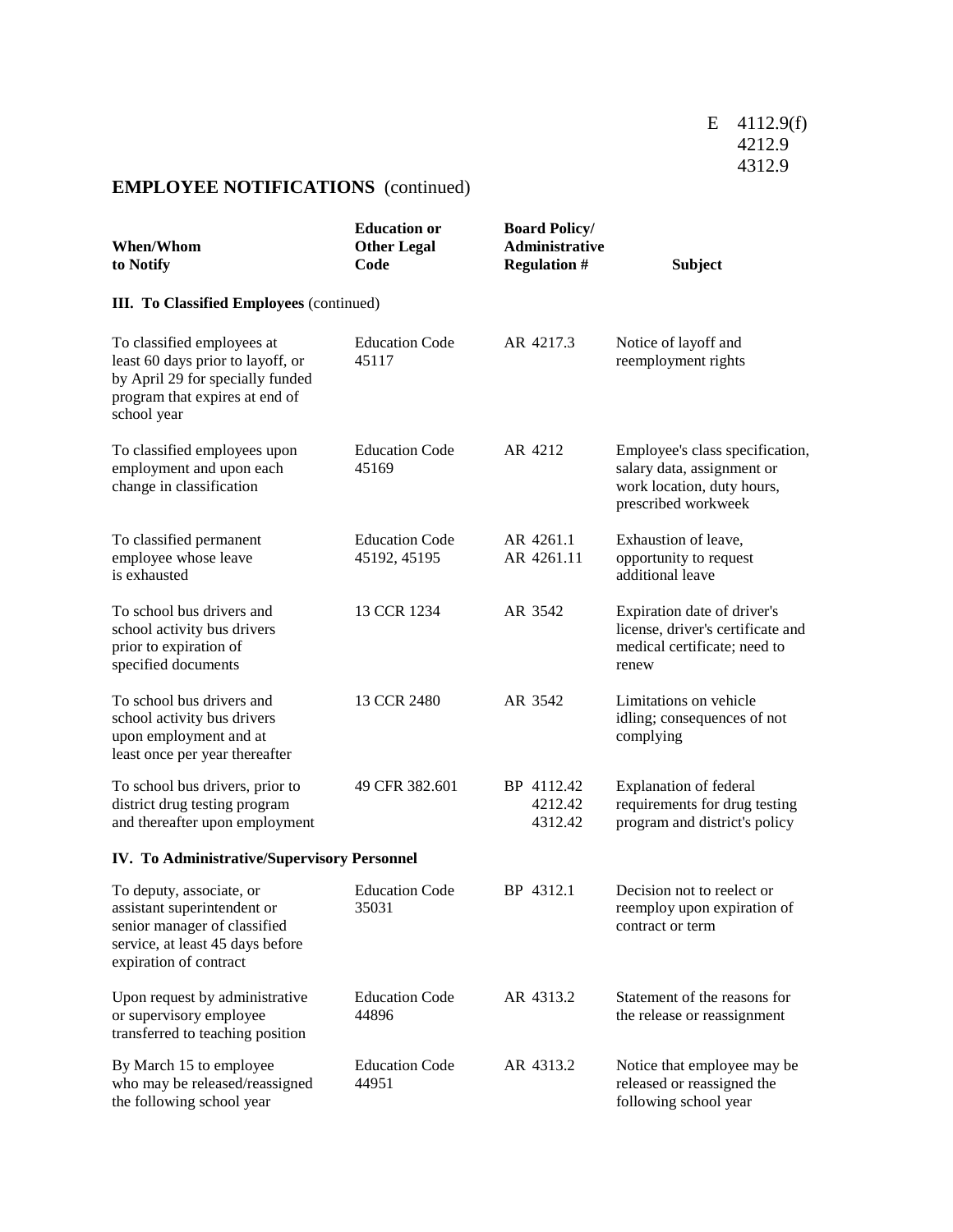| <b>When/Whom</b><br>to Notify                                                                                                                          | <b>Education</b> or<br><b>Other Legal</b><br>Code | <b>Board Policy/</b><br><b>Administrative</b><br><b>Regulation #</b> | <b>Subject</b>                                                                                                                                                                        |
|--------------------------------------------------------------------------------------------------------------------------------------------------------|---------------------------------------------------|----------------------------------------------------------------------|---------------------------------------------------------------------------------------------------------------------------------------------------------------------------------------|
| V. To Individual Employees Under Special Circumstances                                                                                                 |                                                   |                                                                      |                                                                                                                                                                                       |
| In the event of a breach of<br>security of district records,<br>to affected employees                                                                  | Civil Code 1798.29                                | BP 3580                                                              | Types of records affected,<br>date of breach, description<br>of incident, and, as applicable,<br>contact information for credit<br>reporting agencies                                 |
| Prior to placing derogatory<br>information in personnel file                                                                                           | <b>Education Code</b><br>44031                    | AR 4112.6<br>4212.6<br>4312.6                                        | Notice of derogatory<br>information, opportunity to<br>review and comment                                                                                                             |
| To employees who volunteer<br>to administer epinephrine<br>auto-injector                                                                               | <b>Education Code</b><br>49414                    | AR 5141.21                                                           | Defense and indemnification<br>from civil liability by the<br>district                                                                                                                |
| To employees returning from<br>military leave of absence,<br>within 30 days of return                                                                  | Government Code<br>20997                          | AR 4161.5<br>4261.5<br>4361.5                                        | Right to receive PERS<br>service credit for military<br>service; application form                                                                                                     |
| 24 hours before Board meets in<br>closed session to hear complaints<br>or charges against employee                                                     | Government Code<br>54957                          | BB 9321                                                              | Employee's right to have<br>complaints/charges heard in<br>open session                                                                                                               |
| When taking disciplinary action<br>against employee for disclosure<br>of confidential information                                                      | Government Code<br>54963                          | BP 4119.23<br>4219.23<br>4319.23                                     | Law prohibiting disclosure of<br>confidential information<br>obtained in closed session                                                                                               |
| Within one working day of<br>work-related injury or<br>victimization of crime                                                                          | Labor Code 3553,<br>5401                          | BP 4157.1<br>4257.1<br>4357.1                                        | Potential eligibility for<br>workers' compensation<br>benefits, claim form                                                                                                            |
| When adverse employment<br>action is based on DOJ criminal<br>history information or<br>subsequent arrest notification                                 | Penal Code 11105,<br>11105.2                      | AR 4112.5<br>4212.5<br>4312.5                                        | Copy of DOJ notification                                                                                                                                                              |
| To any employee with<br>exposure to blood or other<br>potentially infectious materials,<br>upon initial employment and at<br>least annually thereafter | 8 CCR 3204,<br>5193                               | AR 4119.42<br>4219.42<br>4319.42                                     | The existence, location, and<br>availability of exposure and<br>medical records; person<br>responsible for maintaining<br>and providing access to<br>records; right to access records |